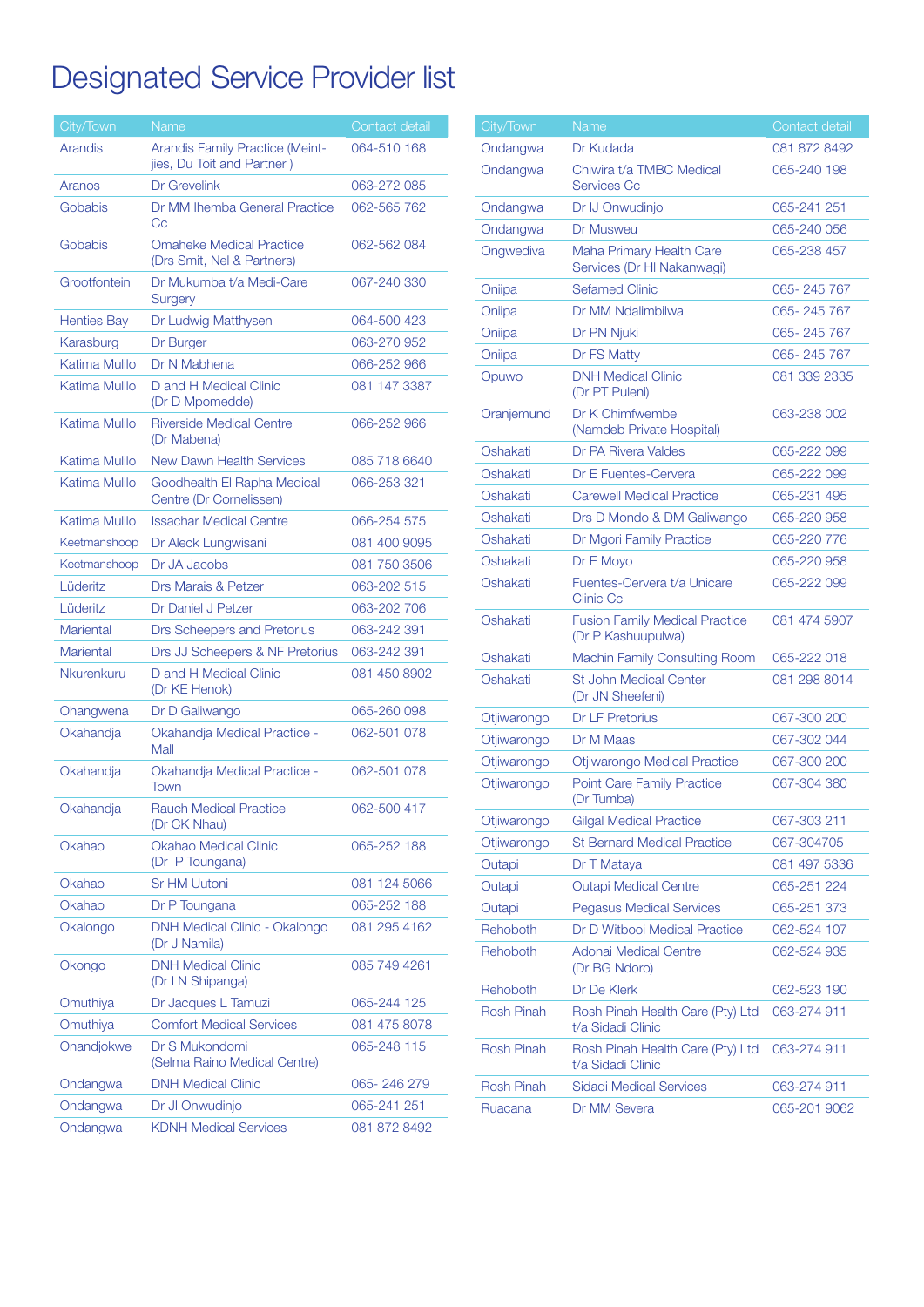## Designated Service Provider List (continued)

| City/Town         | <b>Name</b>                                                    | Contact detail |
|-------------------|----------------------------------------------------------------|----------------|
| Ruacana           | <b>Outapi Medical Centre Number</b><br>Three (Dr MM Severa)    | 065-270 021    |
| Ruacana           | <b>RC Empire Medical Center</b>                                | 081 399 4009   |
| Rundu             | <b>Beta Care Medical Centre</b>                                | 066-256 945    |
| Rundu             | Medrundu Health Centre Cc                                      | 081 417 4242   |
| Rundu             | Dr Ndoukve                                                     | 066-255 699    |
| Rundu             | Dr E Ndoukve                                                   | 066-259 220    |
| <b>Rundu</b>      | <b>Rundu Medical Practice</b>                                  | 066-267 233    |
| <b>Stampriet</b>  | Dr NJ Dreyer                                                   | 063-260 055    |
| Swakopmund        | <b>Bismarck Medical Practice</b><br>Swakopmund (Dr DC Jordaan) | 064-405 000    |
| Swakopmund        | Dr RR van Wyk Medical Practice                                 | 064-429 000    |
| Swakopmund        | Dr RJ Moisel                                                   | 064-429 000    |
| Swakopmund        | Dr Maja Brand                                                  | 064-429 000    |
| Swakopmund        | Dr Cora Pieterse                                               | 064-419 000    |
| Swakopmund        | Dr Roelie van Wyk                                              | 064-429 000    |
| Swakopmund        | Dr W Schickerling                                              | 064-419 000    |
| Swakopmund        | Dr MNB Wohler                                                  | 064-462 665    |
| Swakopmund        | <b>Mondesa Medical Practice</b><br>(Drs T Mawire & AR Kaura)   | 064-461 939    |
| Tsumeb            | Dr S Sibanda                                                   | 081 622 9867   |
| Tsumeb            | Dr MH Ismael's Practice                                        | 081 212 3257   |
| Tsumeb            | Dr S Ismail                                                    | 067-221 830    |
| <b>Tsumeb</b>     | Dr S Sibanda (Ocucare)                                         | 067-227 734    |
| <b>Tsumeb</b>     | Mary Nangula Shikongo<br>(Donbas Medical Practice)             | 067-222 883    |
| <b>Walvis Bay</b> | Dr M Jinguri                                                   | 064-204339     |
| <b>Walvis Bay</b> | Dr TA Mudyanadzo                                               | 064-204339     |
| <b>Walvis Bay</b> | Dr S Tiwaringe                                                 | 064-204 339    |
| <b>Walvis Bay</b> | Dr Blazic-Gutuche                                              | 064-204 809    |
| <b>Walvis Bay</b> | Doc4u Medical Practice<br>(Leivry Pinero Gonzalez)             | 064-221 392    |
| <b>Walvis Bay</b> | Dr T lithete                                                   | 064-207 902    |
| <b>Walvis Bay</b> | <b>St John Medical Center</b>                                  | 081 273 6308   |
| <b>Walvis Bay</b> | <b>Express Health Care</b><br>(Dr Mudyanadzo)                  | 064-204 339    |
| <b>Walvis Bay</b> | <b>Hope Medical Centre</b><br>(Dr M Masunda)                   | 064-204 705    |
| Windhoek          | Medrez Inv t/a Tauben Medical<br><b>Practice Tauben Glen</b>   | 061-401 029    |
| Windhoek          | Dr SN Makemba                                                  | 061-220 778    |
| Windhoek          | Dr S Nyamutamba                                                | 061-221 962    |
| Windhoek          | Dr R Jansen Van Vuuren                                         | 061-385 600    |
| Windhoek          | Dr M Venter                                                    | 061-385 600    |
| Windhoek          | Dr I Zimudzi                                                   | 061-220 679    |
| Windhoek          | Dr BS Haufiku                                                  | 061-253053     |
| Windhoek          | Dr A Sanchez Vega                                              | 061-239 539    |
| Windhoek          | Dr EM Munatsi                                                  | 061-246 117    |
| Windhoek          | Dr Concei                                                      | 061-287 1103   |

| City/Town | Name                                                           | Contact detail |
|-----------|----------------------------------------------------------------|----------------|
| Windhoek  | <b>Sr NH Coetzee</b>                                           | 061-287 1125   |
| Windhoek  | Dr CAJ Venter                                                  | 061-287 1118   |
| Windhoek  | <b>Dr ES Serfontein</b>                                        | 061-234 926    |
| Windhoek  | Dr N Kock                                                      | 061-234 926    |
| Windhoek  | Dr Desire Myrtle, M Awases                                     | 061-223 877    |
| Windhoek  | Parkview Medical Cc                                            | 061-246809     |
| Windhoek  | <b>Ovetweni Health Centre</b>                                  | 061-227 173    |
| Windhoek  | <b>Aneni Health Services Cc</b><br>(Dr GD Rusike)              | 061-212 696    |
| Windhoek  | <b>Carewell Medical Practice</b><br>Windhoek (Dr K Chimfwembe) | 081 311 2725   |
| Windhoek  | Nyambali Medical Centre<br>(Dr AS Vega)                        | 061-239 539    |
| Windhoek  | Dr AT Chidzoba                                                 | 061-271 200    |
| Windhoek  | Dr B Viljoen                                                   | 061-222 253    |
| Windhoek  | Dr CE De Klerk                                                 | 061-236 976    |
| Windhoek  | <b>Grace Medical Practice</b>                                  | 061-221 962    |
| Windhoek  | Dr E Maritz                                                    | 061-245 747    |
| Windhoek  | Dr Erkana                                                      | 061-227 173    |
| Windhoek  | Dr J Nyatondo                                                  | 061-400 092    |
| Windhoek  | Dr MM Engelbrecht                                              | 061-247 609    |
| Windhoek  | Dr N Gadalla t/a Rhino Wellness<br>Center                      | 061-301 316    |
| Windhoek  | Dr Nyathi t/a Maerua Medical<br>Centre                         | 061-305 772    |
| Windhoek  | Dr R Amunjela t/a Occu Care<br>Namibia                         | 061-304 410    |
| Windhoek  | Dr G Tembo                                                     | 061-305 275    |
| Windhoek  | Dr L Mhuriro                                                   | 061-246 809    |
| Windhoek  | Dr TP Mangoya t/a Park View<br><b>Medical Centre</b>           | 061-246 809    |
| Windhoek  | Dr Uddins Medical Practitioner<br>Katutura                     | 061-261 170    |
| Windhoek  | Dr V Verkhusha                                                 | 061-222 247    |
| Windhoek  | Dr Weder                                                       | 061-263 315    |
| Windhoek  | Dr Weimann                                                     | 061-222 448    |
| Windhoek  | Dr Turek                                                       | 061-247 257    |
| Windhoek  | Drs WG Du Plessis &<br><b>CJ Esterhuizen</b>                   | 061-254 685    |
| Windhoek  | <b>Eastgate Medical Centre</b>                                 | 061-229 210    |
| Windhoek  | Dr Adolf Kaura Health Practice<br>(Roman Catholic Hospital)    | 061-253 229    |
| Windhoek  | Kaoko Medical Practice -<br>CBD (Dr T Mawire)                  | 061-400 739    |
| Windhoek  | Kaoko Medical Practice -<br>Katutura (Dr T Mawire)             | 061-304 349    |
| Windhoek  | Kaoko Medical Practice -<br>Lafrenz (Dr S Mercedes)            | 061-262 034    |
| Windhoek  | Katumwa Medical Practice<br>(Dr J Katumwa)                     | 061-211 917    |